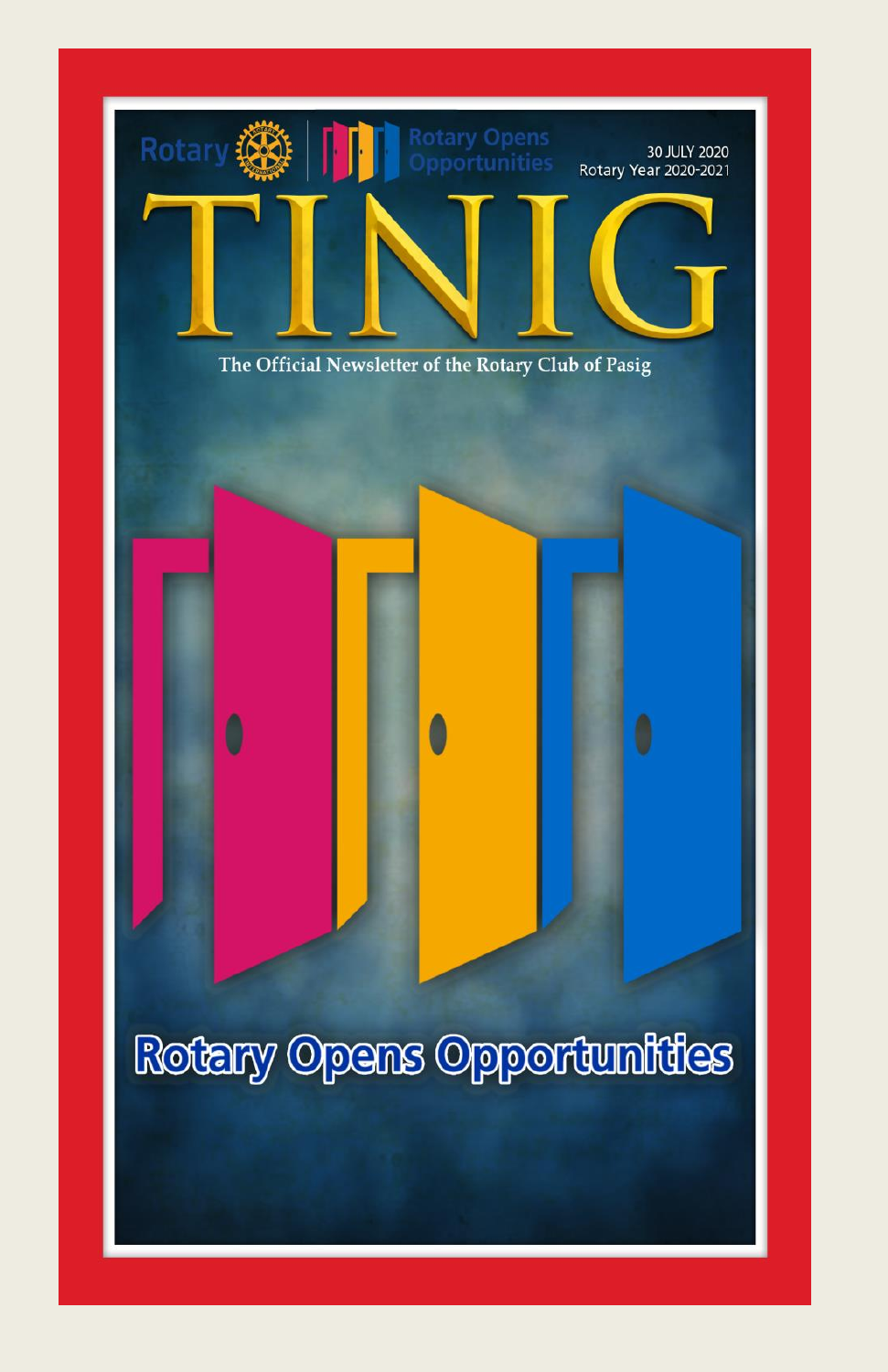



**Today's Programme** 

**5th Virtual Meeting via Zoom July 30, 2020 5:00 – 6:00 PM Pangkat No. 1**

**National Anthem Video Recording** 

**FOUR-WAY TEST PP Celso Ylagan** 

**Introduction of Visiting Rotarians & Guests Rtn. Manfred Guangko** 

**Wise or Otherwise** 

**President's Time Pres. RJ Ermita** 

**Introduction of Guest Speaker** 

**Call to Order Pres. RJ Ermita** 

**Invocation** Rtn. Tony Diaz

**Community Singing Rtn. Marlo Guillano** 

**Fining Moments PP Arjan Ramnani**

### *CLUB ASSEMBLY AND FELLOWSHIP*

**Open Forum**

**Adjournment Pres. RJ Ermita**

**PP Rene Bocaya Emcee**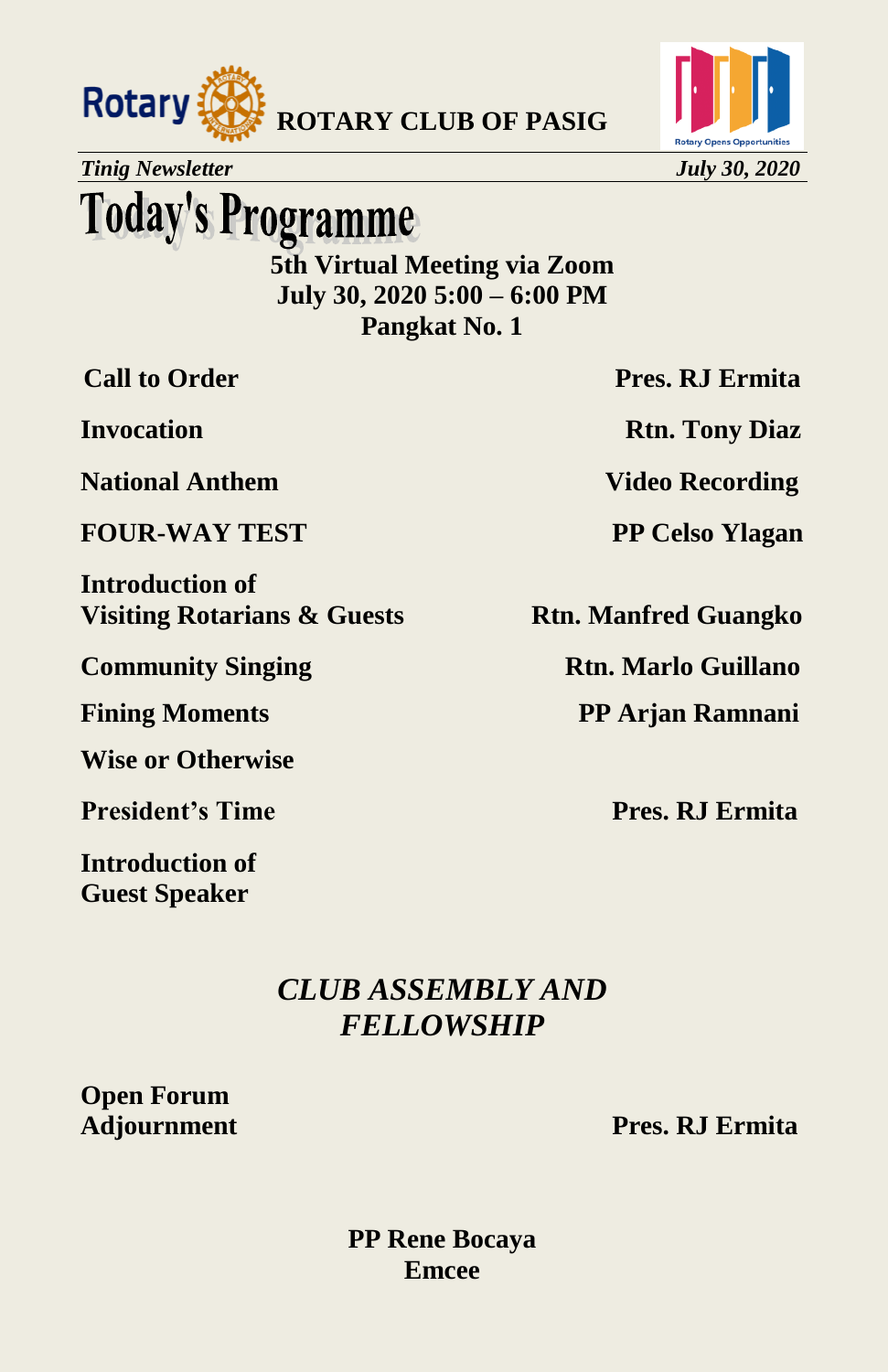

A MARINA MARIA MARITI



# Invocation



### **Dear Lord,**

As we gather here today as members of Rotary, we pray that we are ever mindful of opportunities to render our service to fellow citizens and to our community. Keeping in mind always the enduring values of life, exerting our efforts in those areas and on those things upon which future generations can build with confidence. Let us continue to strive to make a better world.

**Amen.**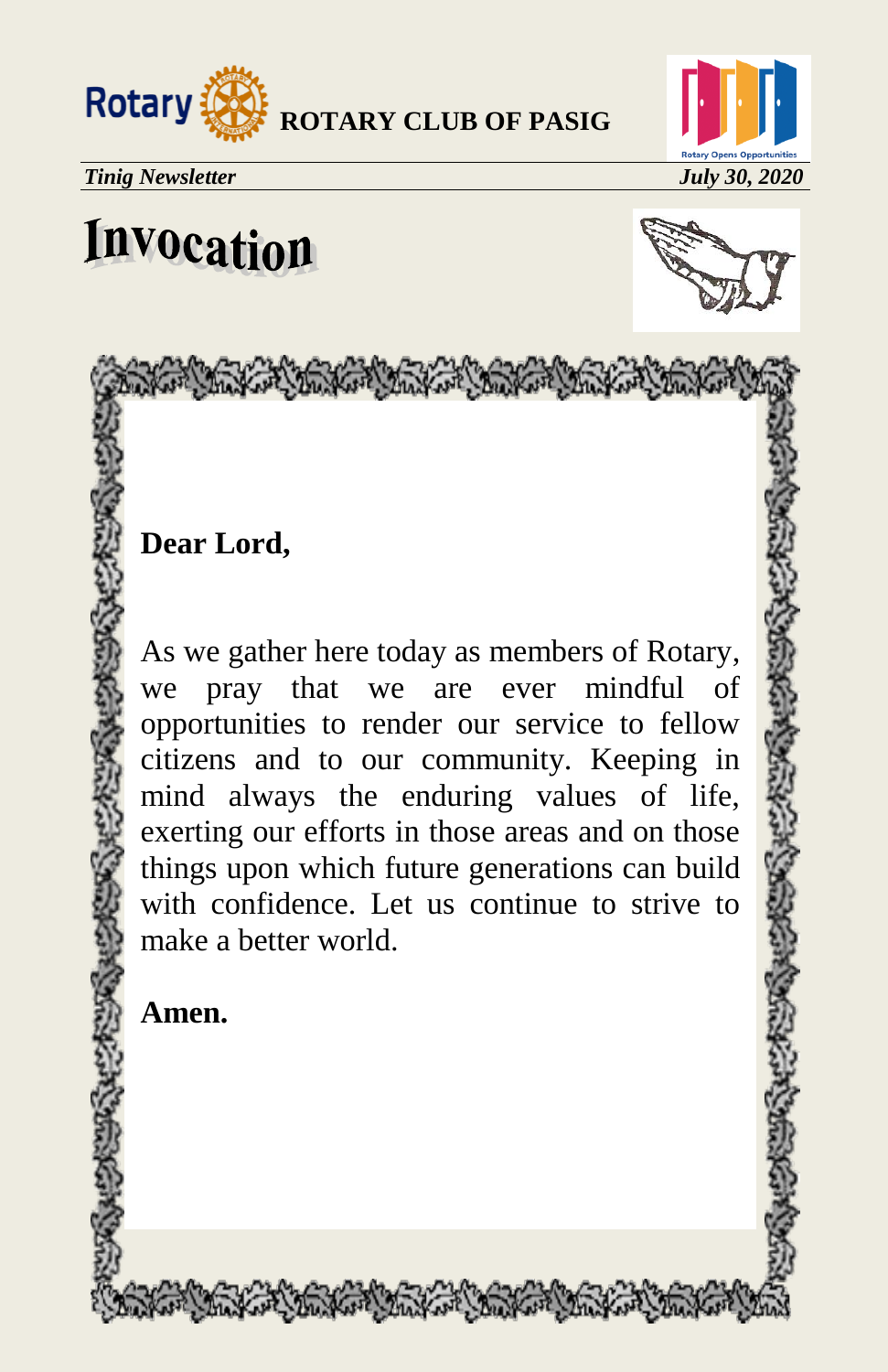





# APAT NA URIAN NG ROTARYO

ng mga bagay na ating iniisip, sinasabi o ginagawa:

- **1.** Iyon ba ang **KATOTOHANAN?**
- **2.** Iyon ba ay **MAKATARUNGAN** para sa lahat ng kinauukulan**?**
- **3.** Iyon ba ay lilikha ng **MABUTING KALOOBAN at LALONG MATAPAT NA PAKIKI-PAGKAIBIGAN?**
- **4.** Iyon ba ay magiging **KAPAKI-PAKINABANG** para sa lahat ng kinauukulan**?**

# Ang Layunin ng Rotaryo

Ang layunin ng Rotaryo ay **"***PASIGLAHIN AT IPUNLA ANG SIMULAIN NG PAGLILINGKOD BILANG BATAYAN NG ISANG GAWAIN KARAPAT-DAPAT* at lalo't higit pasiglahin at ipunla:

- 1. Ang pagpapaunlad ng pagsasama bilang pagkakataon sa paglilingkod.
- 2. Ang mataas na uri ng tuntunin sa pangangalakal at sa hanapbuhay, ang pagkilala sa kahalagahan ng gawain kapakipakinabang at ang pagbibigay dangal ng bawa't Rotaryo sa kanyang hanapbuhay bilang pagkakataon upang makapaglingkod sa lipunan.
- 3. Ang pagsasakatuparan sa simulain ng paglilingkod sa bawa't Rotaryo sa kanyang pansarili, pangkabuhayan at panglipunang pamumuhay.
- 4. Ang pag-unlad ng pagkakaunawaan, mabubuting kalooban at kapayapaan ng mga bansa sa pamamagitan ng isang pangdaigdig na kapatiran ng mga propesyonal na nabubuklod sa simulain ng paglilingkod.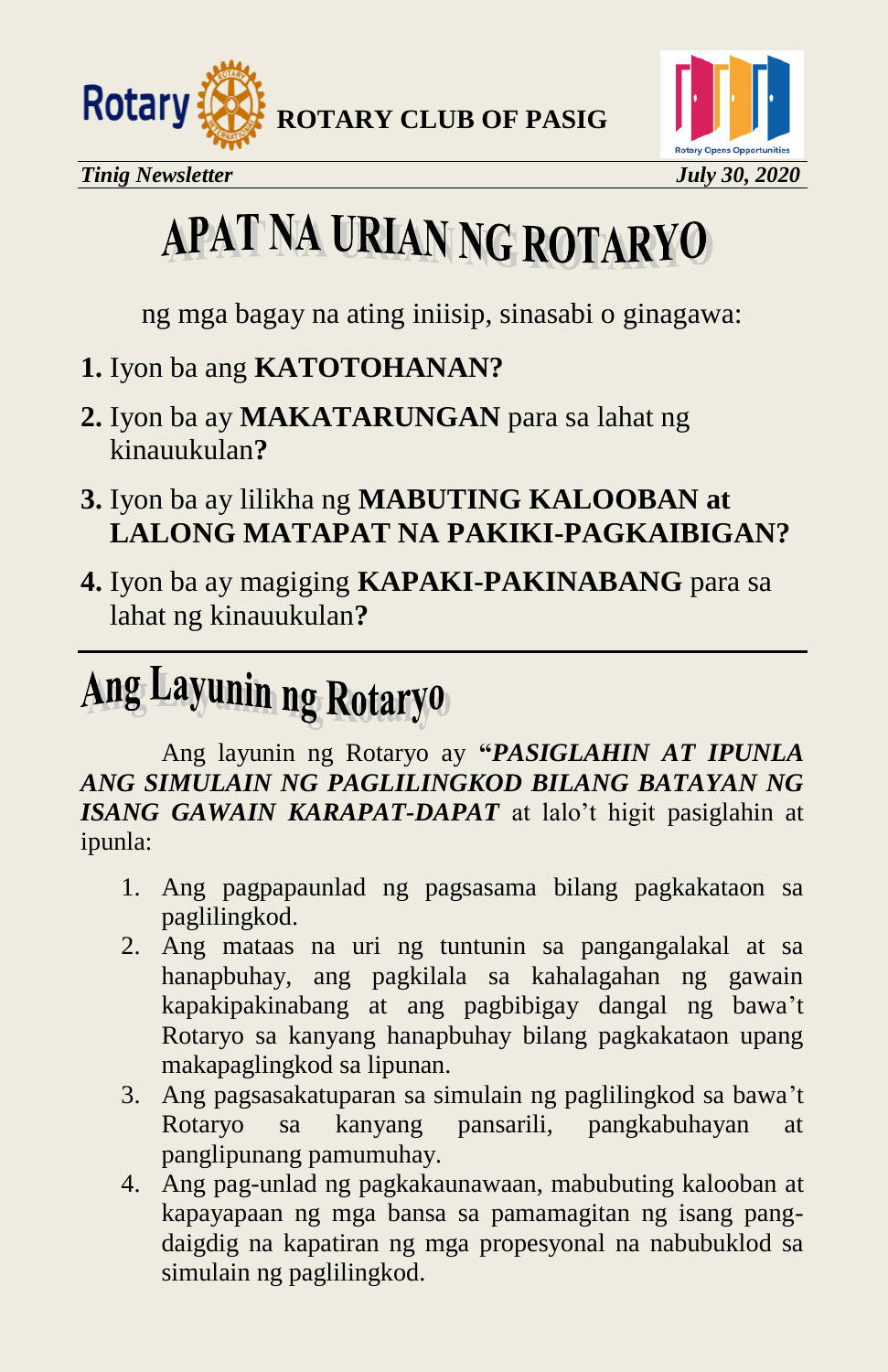



**Song of the Day** 



### **LET IT BE**

When I find myself in times of trouble, Mother Mary comes to me Speaking words of wisdom, let it be And in my hour of darkness she is standing right in front of me Speaking words of wisdom, let it be

Let it be, let it be, let it be, let it be Whisper words of wisdom, let it be And when the broken hearted people living in the world agree There will be an answer, let it be For though they may be parted, there is still a chance that they will see

> There will be an answer, let it be Let it be, let it be, let it be, let it be There will be an answer, let it be Let it be, let it be, let it be, let it be Whisper words of wisdom, let it be Let it be, let it be, let it be, let it be

Whisper words of wisdom, let it be And when the night is cloudy there is still a light that shines on me Shine until tomorrow, let it be I wake up to the sound of music, Mother Mary comes to me Speaking words of wisdom, let it be Let it be, let it be, let it be, yeah, let it be There will be an answer, let it be Let it be, let it be, let it be, yeah, let it be Whisper words of wisdom, let it be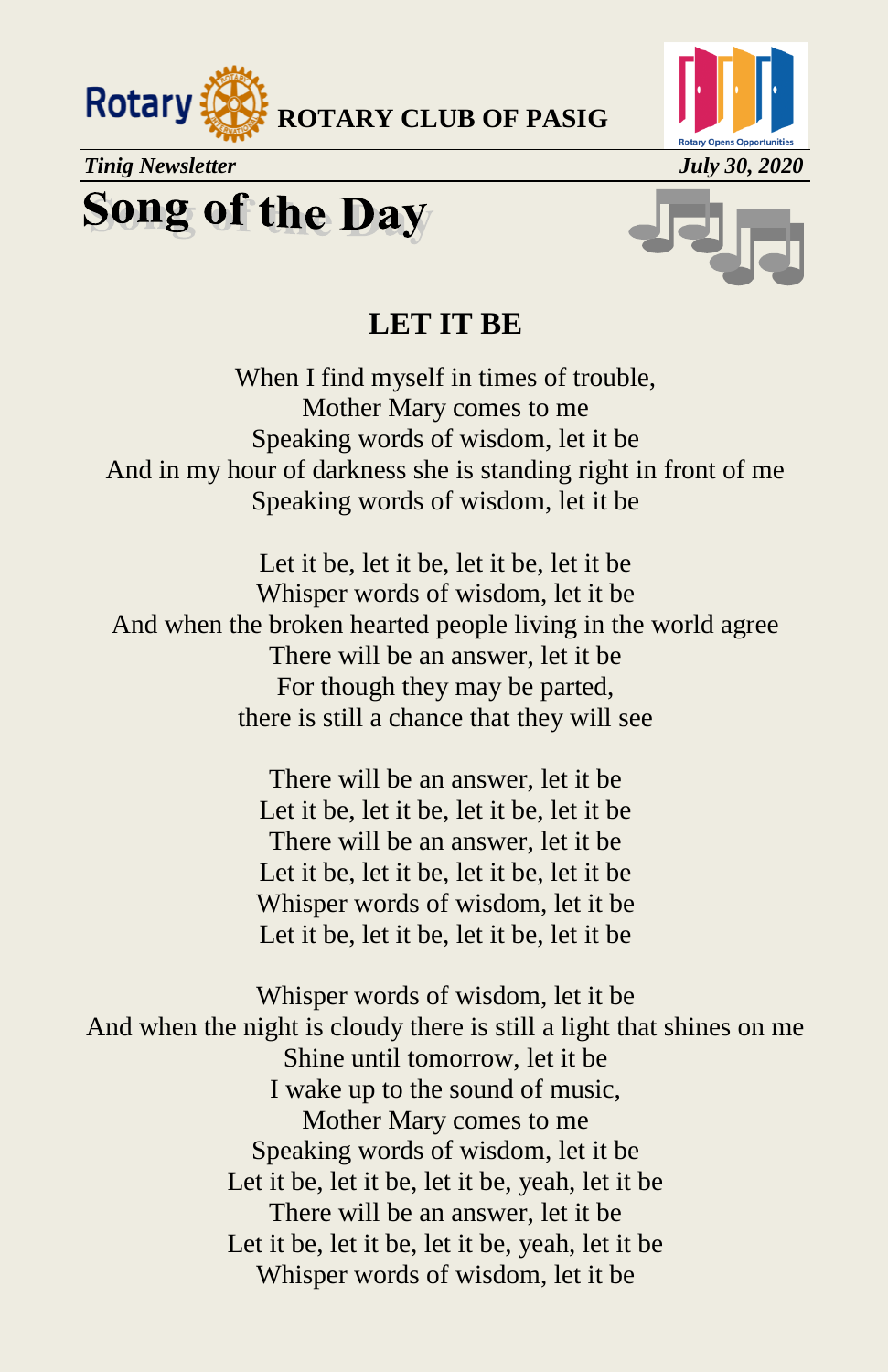



## **From the President**

**Pres. RJ Ermita**



A Golden Thursday afternoon Fellow Rotarians!

We have had a busy, running start of the Rotary year this month of July. And so, it is proper that we celebrate our initial success with Virtual fellowship today. Let today's E-numan serve as a welcome cocktail for our new members: Vince, Gerard, Johann DG and Carlo. Cheers!

But before that, I will be presenting the project priorities of our club which is the essence of our motto: "Service above self." Today is also a call to active duty, so to speak, so we can make sure that all our projects will run simultaneously and will be handled by specific project committees of our club. Our communities need our help and we need to act fast.

Likewise, as part of club administration (housekeeping), I would like to thank those of you who have updated your club dues and I remind the rest of the members to do so too. Anyway, if you have seen our letter, various payment schemes are available depending on your preference.

Lastly, may I repeat our call for recruitment of new members. Let us help each other achieve the target of 50 prospects, for the year. I wish to see inductions monthly leading to our January anniversary celebration.

Thanks for your usual support and cooperation. On this the  $50<sup>th</sup>$  year of the great Rotary club of Pasig, I remain...

Truly yours,

RJ Ermita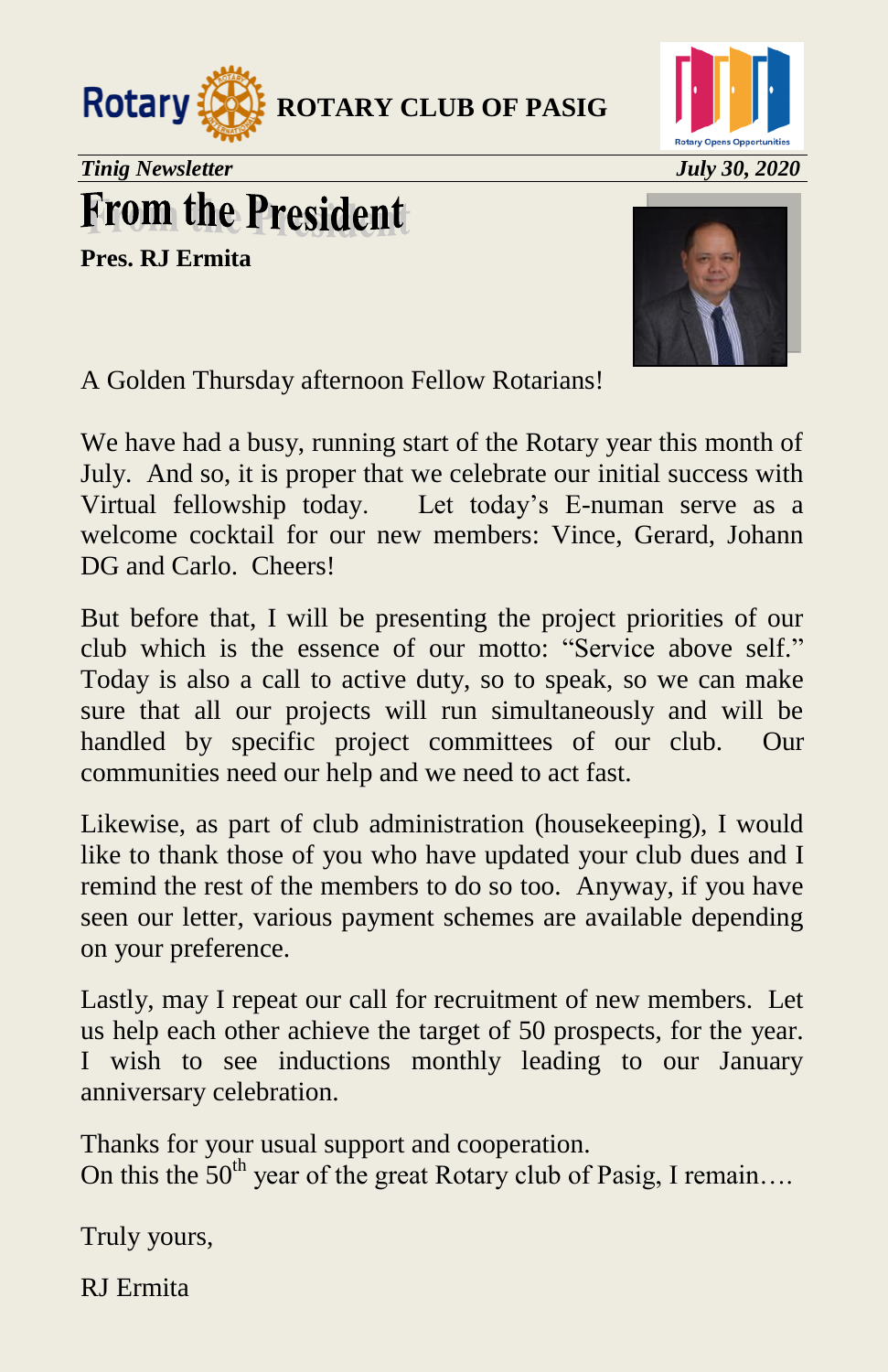



*Tinig Newsletter July 30, 2020* 

## **Walking the Avenues**

**PP Jun C. Zafra** 



### **3D PRINTERS TO THE RESCUE**

Rotary members join 3D print enthusiasts to make personal protective equipment in short supply due to the COVID-19 pandemic

An army of hobbyists and educators equipped with 3D printers are producing face shields and other personal protective equipment (PPE) to help frontline health care workers battle the coronavirus.

Among them are two Rotary members, who are using their knowledge and resources — along with their Rotary connections — to tackle the shortage of PPE caused by the COVID-19 pandemic.

Scott Franklin, a professor of mathematics and computer science at Wayland Baptist University in Plainview, Texas, USA, brought home his university's four 3D printers and is creating about 24 face shields a day. The Rotary Club of Plainview, of which he's a member, has supported his efforts through grants, donations, and encouragement.

Meanwhile, Jacob Lasorso, who teaches 3D printing design at Suncoast Technical College in Sarasota, Florida, USA, created a home workshop with six 3D printers he assembled from his school and others and is producing close to 48 face shields a day. His initiative is supported by members of his Rotary Club of Venice Sunrise in Florida.

The 3D printing process uses a special printer to create a threedimensional object from a computer-aided design (CAD) model, usually by successively adding material layer by layer. The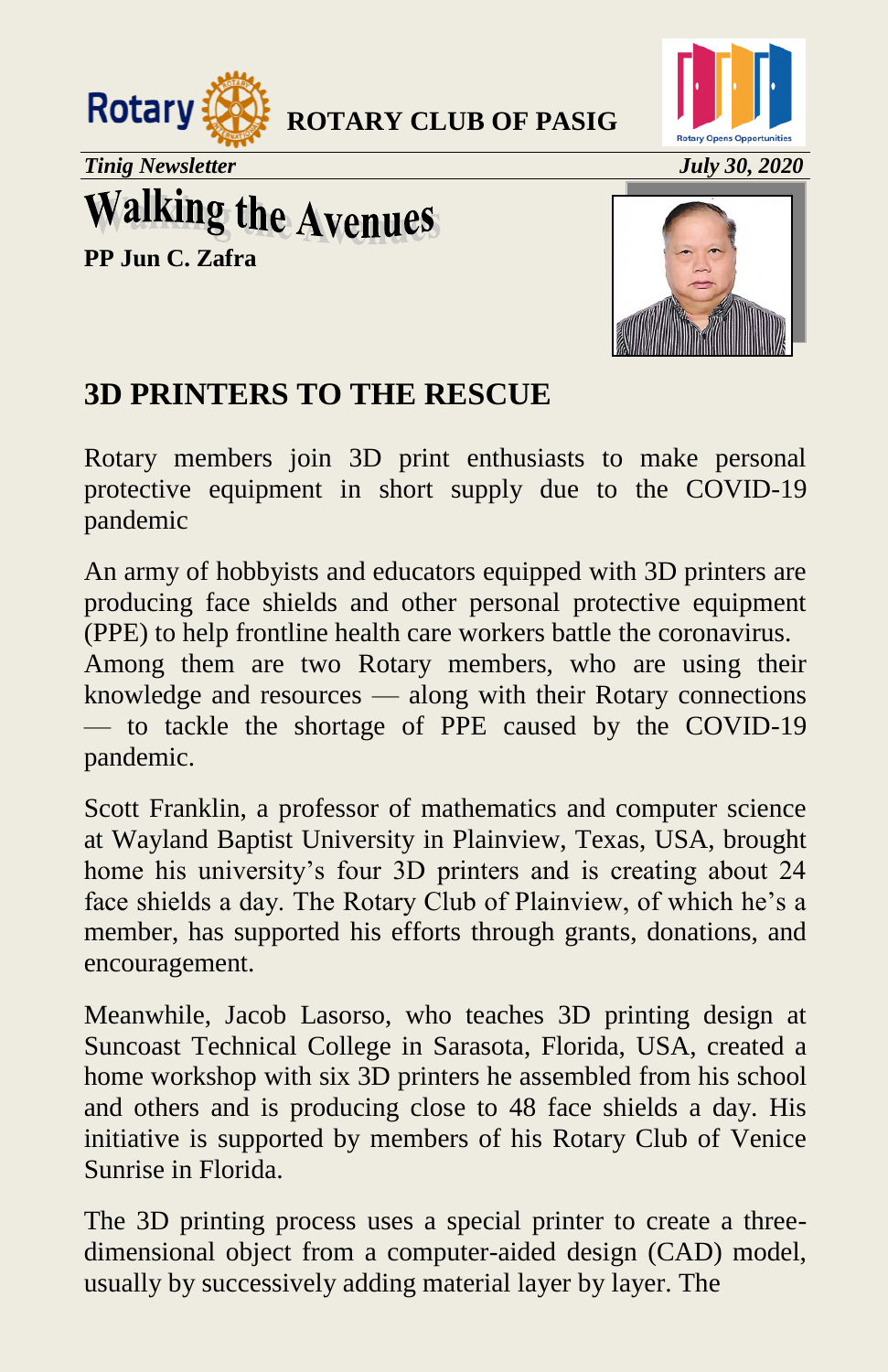



*Tinig Newsletter July 30, 2020* 

# **Walking the Avenues**<br>PP Jun C. Zafra

*Continuation 1.* 

material varies but is most commonly a plastic filament that's sold in rolls and resembles the line on a weed trimmer. Both Franklin and Lasorso use polylactic acid filament, which is eco-friendly and affordable at about \$25 a kilogram.

The advent of lower-priced 3D printers made it possible for many more enthusiasts to buy them and make 3D objects, and for smaller schools and colleges to create 3D printing labs. All these new printer owners, enthusiasts, and instructors have filled the internet and social media with communities of makers who post their designs online.

Because of the shortage of personal protective equipment, these communities have been creating and sharing their designs for face shields and other medical gear. The U.S. National Institutes of Health (NIH) has partnered with other U.S. agencies and leaders in the 3D print industry to curate some of these designs into an [online](https://3dprint.nih.gov/collections/covid-19-response)  [collection](https://3dprint.nih.gov/collections/covid-19-response) to encourage production. Many of these designs have been reviewed, tested, and approved for clinical use when higher grade equipment is not available.

#### **Lifesaving hobby**

Franklin found the [design he is printing](https://3dprint.nih.gov/discover/3dpx-013306) off this online collection. He was on break at Wayland Baptist University when he realized classes would shift entirely online, and obtained permission to bring all four of the university's 3D printers home.

Franklin admits that his initial motivation was to have something to do while in isolation. But after seeing social media posts on the maker groups he belongs to about using 3D printers to create personal protective equipment, he knew he could do more.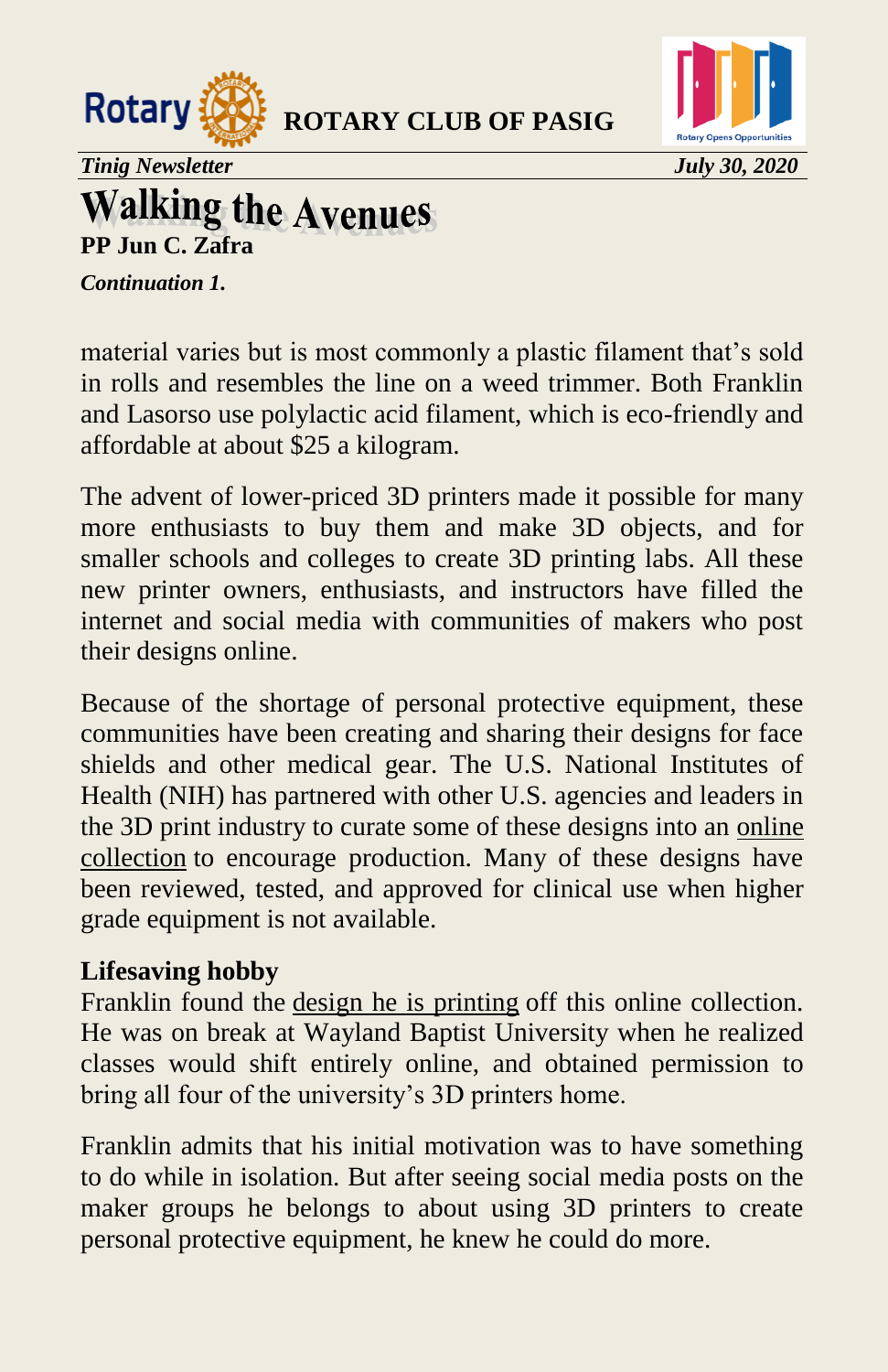



*Tinig Newsletter July 30, 2020* 

### **Walking the Avenues**

**PP Jun C. Zafra** 

*Continuation 2.* 

The MakerBot Replicator Plus, a more advanced printer in Franklin's arsenal, can complete two of the thin plastic rims per cycle, while the other three machines print one. A full cycle takes about an hour and a half. For the part covering the face, Franklin is using transparency film pierced with a 3-hole punch which attaches to knobs on the rim.

"We don't use transparencies anymore in our classrooms. We all have projectors," Franklin says. "So we had stacks of unopened boxes in the math department. It's an appropriate choice for the front because it can be reused and disinfected."

Wayland's library also donated seven boxes of transparency film. Franklin's children, including his daughter, Emily, a member of the Wayland Rotaract Club, helped punch holes and assemble the face shields. The Plainview Rotary Club is applying for a district grant to purchase another \$3,000 printer. After the need for protective equipment wanes, the Rotary club will donate the printer to the Rotaract club to use for service projects.

In addition to its financial support, the Rotary club is using its connections to help with distribution. The local hospital administer and a nurse are members of the club, and supplied health care workers there with shields. The wife of Wayland University's president is involved with a local hospice, and through the hospice, the club learned that about 30 nurses from Lubbock, Texas, traveled to New York City to help with the pandemic there. The club sent shields as part of a care packet.

"Rotary gives us a unique opportunity to connect with others throughout the world," says Jay Givens, president of the Plainview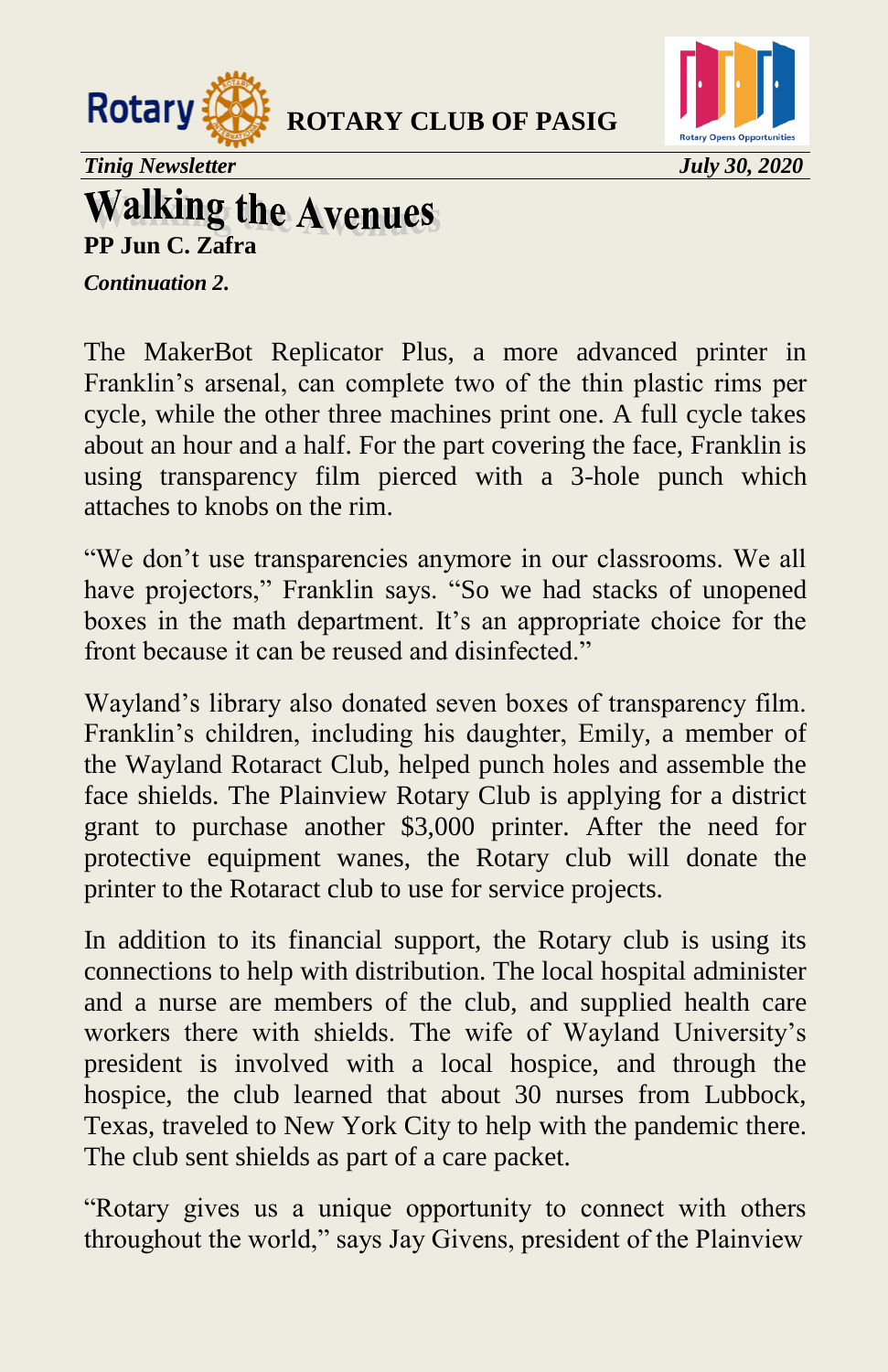



*Tinig Newsletter July 30, 2020* 

# **Walking the Avenues**

*Continuation 3.* 

Rotary Club. "When someone gets an idea, we have the means to get it funded and act on it."

#### **Working day and night**

In Florida, Lasorso also uses transparency film in his PPE. Suncoast Technical College, where he works, donated 1,000 sheets. The design he is using, which the NIH approved, includes a visor that prevents splatters from going up and over the transparency sheet. Elastic bands, which he found on the handicrafts website Etsy, secure the visors around the back of people's heads.

Like Franklin, Lasorso got permission to bring the college's 3D printers home at the start of the stay-at-home order. He and the county's certified technical education director obtained several more printers from nearby schools that agreed to lend them. His setup prints four visors a machine every 12 hours. Because of the amount of time it takes, Lasorso sets them to print overnight, and starts a new cycle every morning.

―We fall asleep and hear the 3D printers on the other side of our house," says Lasorso's spouse, Mallory, who also is a member of the Venice Sunrise club. "It's like white noise at this point."

Mallory created a Google form that she posted on Facebook for people to request face shields. Using connections through the club, they've distributed visors to medical offices and clinics. They also sent several to firefighters in Tampa, Florida, and 20 to the son of a club member who runs several nursing homes in Las Vegas, Nevada.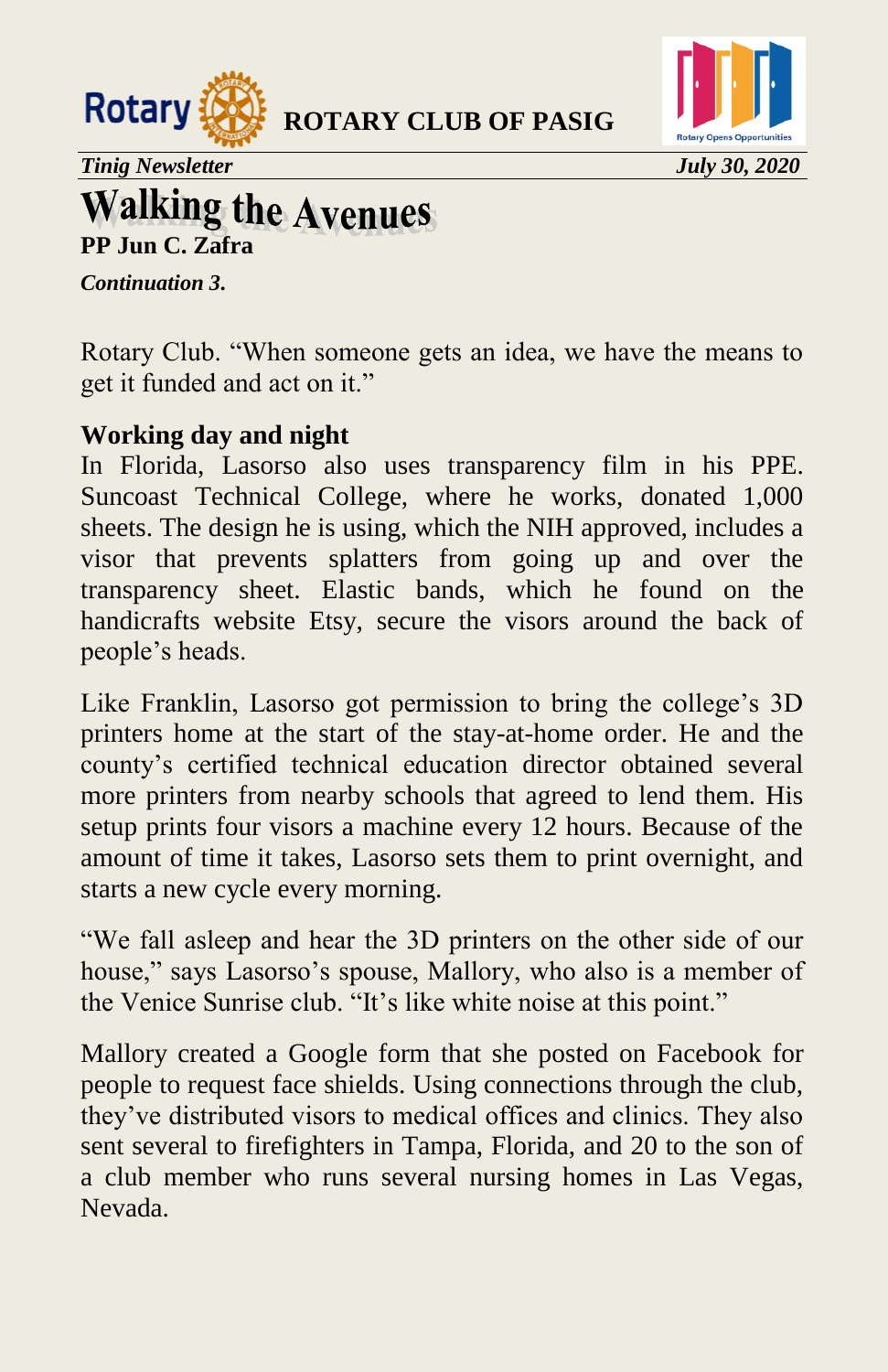



*Tinig Newsletter July 30, 2020* 

## **Walking the Avenues**

**PP Jun C. Zafra** 

*Continuation 4.* 

The Venice Sunrise club has paid for additional materials, supplies, and maintenance parts to keep production going. In addition to personal donations, they received \$4,000 from the Charles and Margery Barancik Foundation, which supports causes in Florida and Chicago, Illinois.

Mallory says she and her husband didn't join Rotary for the networking. But the connections they've made through the club are a big part of what they enjoy and what makes their club effective.

―Whatever reason you join, it's the common desire to do good in the world that holds us together," she says.

Franklin agrees: "We all have the same heart for service, the same heart to make our community a better place. An event like the pandemic happens and through Rotary you have such a broad spectrum of expertise and mission-mindedness. There are people looking for new ways to serve and make the world better."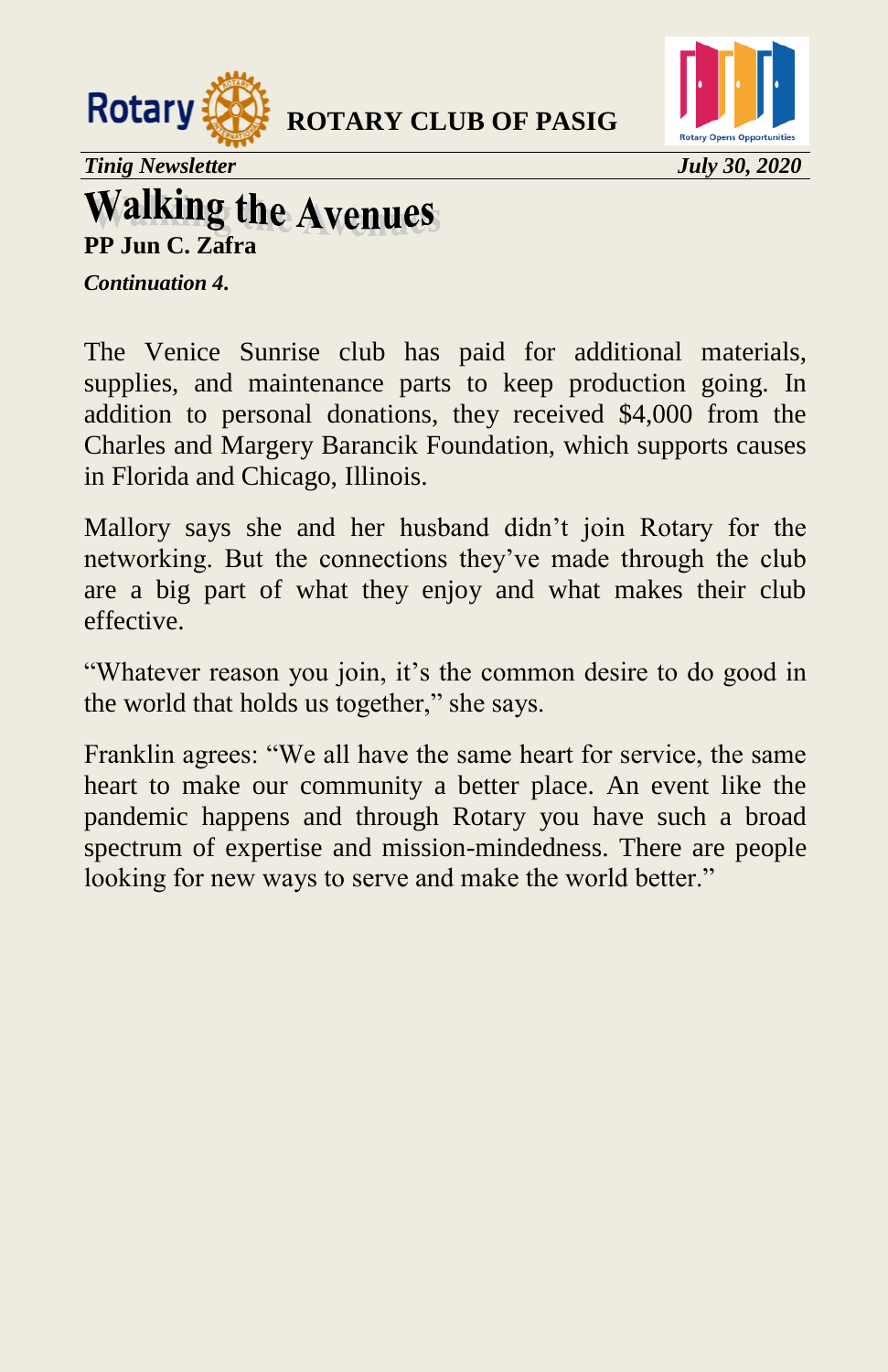



*Tinig Newsletter July 30, 2020* 

# **Tinig Tidbits**

**By: PP Peter M. Javier** 

#### **WHEN YOU ARE BORED....**

When you are bored just think about a few things that don't make sense...like:

- 1. If poison expires, is it more poisonous or is it no longer poisonous?
- 2. Which letter is silent in the word "Scent," the S or the C?
- 3. Do twins ever realize that one of them is unplanned?
- 4. Why is the letter W in English called double U? Shouldn't it be called double V?
- 5. Maybe oxygen is slowly killing you and it just takes 75-100 years to fully work.
- 6. Every time you clean something you just make something else dirty.
- 7. The work "swims" upside down is still "swims".
- 8. 100 years ago everyone owned a horse and only the rich had cars. Today everyone has cars and only the rich own horses.
- 9. If you replace "W" with "T" in "What, Where and When", you get the answer to each of them.
- 10. At a movie theater, which arm rest is yours?
- 11. If people evolve from monkeys, why are monkeys still around?
- 12. Why is there "D" in fridge, but not in refrigerator?
- 13. Who knew what time it was when the first clock was made?



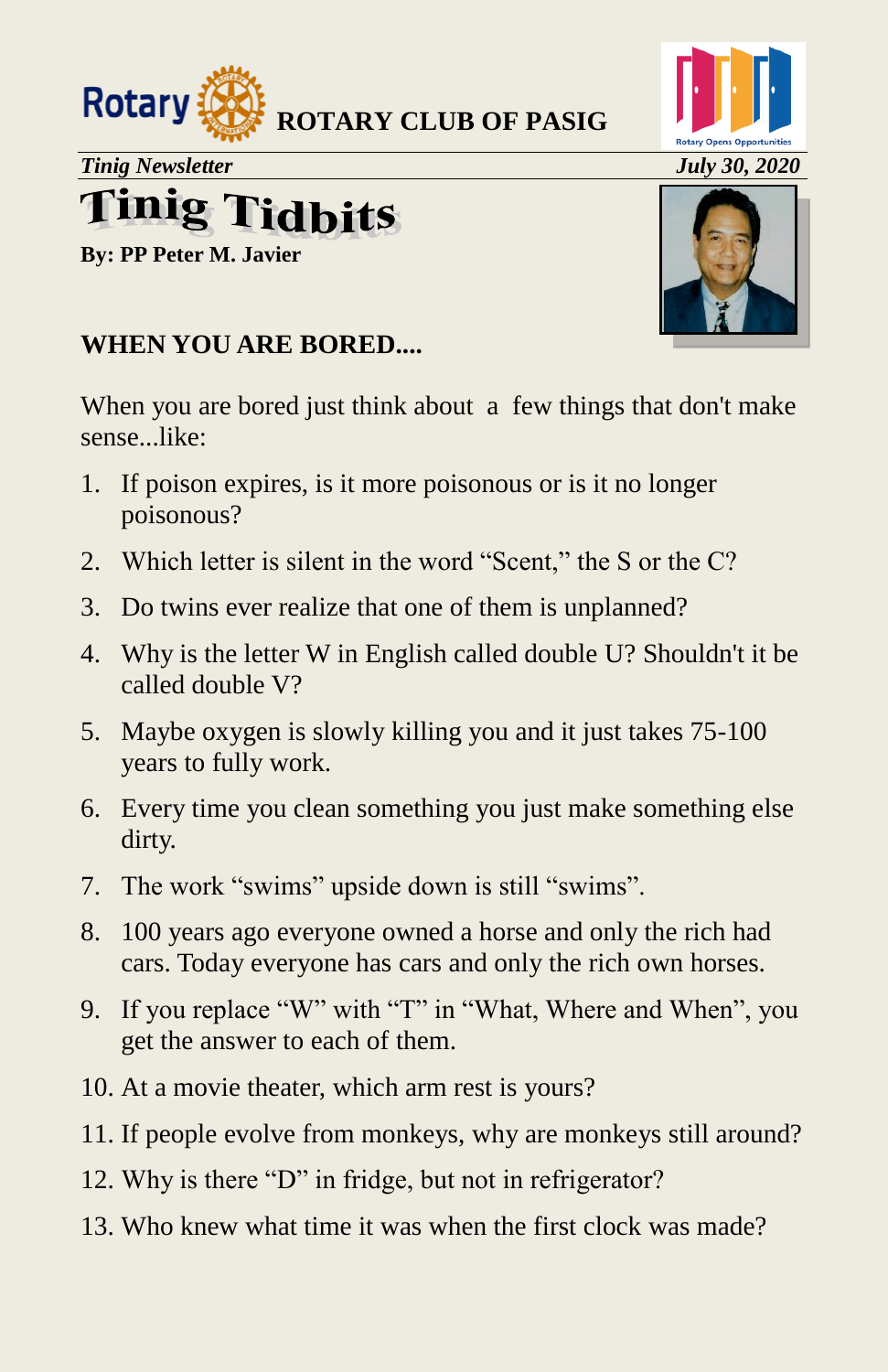



#### *PANGKAT MEMBERS FOR RY 2020 – 2021*

- **1. Pres. RJ Ermita Leader 1. Rel Gomez Leader**
- 
- 
- 
- 5. Rene Bocaya 5. Raj Cordova
- 6. Celso Ylagan 6. Vic Aquino
- 
- 
- 9. Arjan Ramnani 9. Alex Lacson
- 10. Marlo Guillano 10. Ping Tan
- 11. Manfred Guangko 11. Pal Bolivar
- 12. Sonny Samson 12. Carlo Doce

- **1. John Javier Leader 1. Jun Zafra Leader**
- 
- 3. Peping Mabanta 3. Ray Armas
- 
- 5. Nick de Guzman 5. Dennis Albano
- 
- 7. Sonny Rivera 7. Arnel Estaniel
- 
- 9. Raffy Garcia III 9. Vic Lim
- 10. Ramy Garcia IV 10. Nick Guzman
- 11. Garrick Ang 11 Tito Henson
- 

- 
- 2. Bong Paloma Co-Leader 2. Adolf Aran Co-Leader
- 3. Wowie Benitez 3. Ike Ona
- 
- 
- 
- 7. Nesty Carolina 7. Edison Go
- 8. Esto Lichauco 8. Flor de Pano
- 
- 
- 
- 12. Rtn Gerard Estrada 12. Jess Acantilado
- *PANGKAT NO. 1 PANGKAT NO. 4* 
	-
- 2. Tony Diaz Co-Leader 2. Ed Evangelista Co-Leader
- 3. Ner Laino 3. Toti Buhain
- 4. Jing Jose 4. Bert Albano
	-
	-
- 7. Leo Barbo 7. James Porter
- 8. Philip Yoon 8. Chito Bernardo
	-
	-
	-
	-

#### *PANGKAT NO. 2 PANGKAT NO. 5*

- 
- 2. Nicky Ty –Co-Leader 2. Jecko Santos Co-Leader
	-
- 4. Ogie Lim 4. Bebert Lacuna
	-
- 6. Vico Sotto 6. Totoy Bartolome
	-
- 8. Ben Baniel 8. Hermie Orbe
	-
	-
	-
- 12. Ferd Rivera 12. Rtn. Johansson de Guzman
	- 13. Rtn. Vince Ermita

#### *PANGKAT NO. 3 PANGKAT NO. 6*

- **1. Ed Lucero Leader 1. Bart Ronquillo Leader**
	-
	-
- 4. Noel Go 4. Kell Ortega
- 5. Conrad Cuesta 5. Benny de Guzman
- 6. Louie Orosa 6. Albert Mendiola
	-
	-
- 9. Rhett Ermita 9. Topax Colayco
- 10. Peter Javier 10. Roman Romulo
- 11. Sammy Lazo 11. Chony Gimenez
	-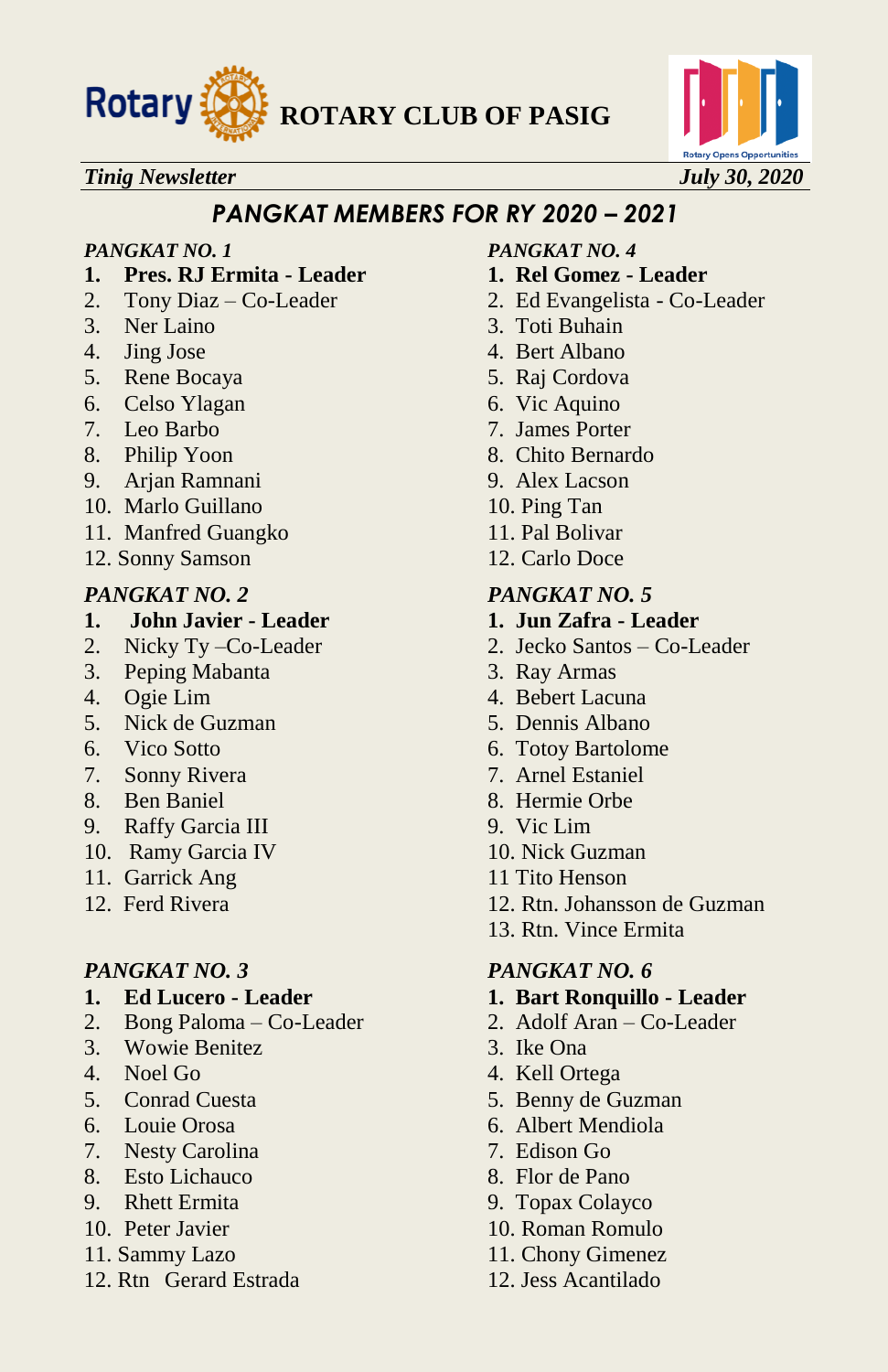



### *DECLARATION OF ROTARIANS IN BUSINESS AND PROFESSIONS*

#### *As a Rotarian engaged in a business or profession, I am expected to:*

- 1. Consider my vocation to be another opportunity to serve;
- 2. Be faithful to the letter and to the spirit of the ethical codes of my vocation, to the laws of my country, and to the moral standards of my community;
- 3. Do all in my power to dignify my vocation and to promote the highest ethical standards in my chosen vocation;
- 4. Be fair to my employer, employees, associates, competitors, customers, the public and all those with whom I have a business or professional relationship;
- 5. Recognize the honor and respect due to all occupations which are useful to society;
- 6. Offer my vocational talents: to provide opportunities for young people, to work for the relief of the special needs of others, and to improve the quality of life in my community;
- 7. Adhere to honesty in my advertising and in all representations to the public concerning my business or professions;
- 8. Neither seek from nor grant to a fellow Rotarian a privilege or advantage not normally accorded others in a business or professional relationship.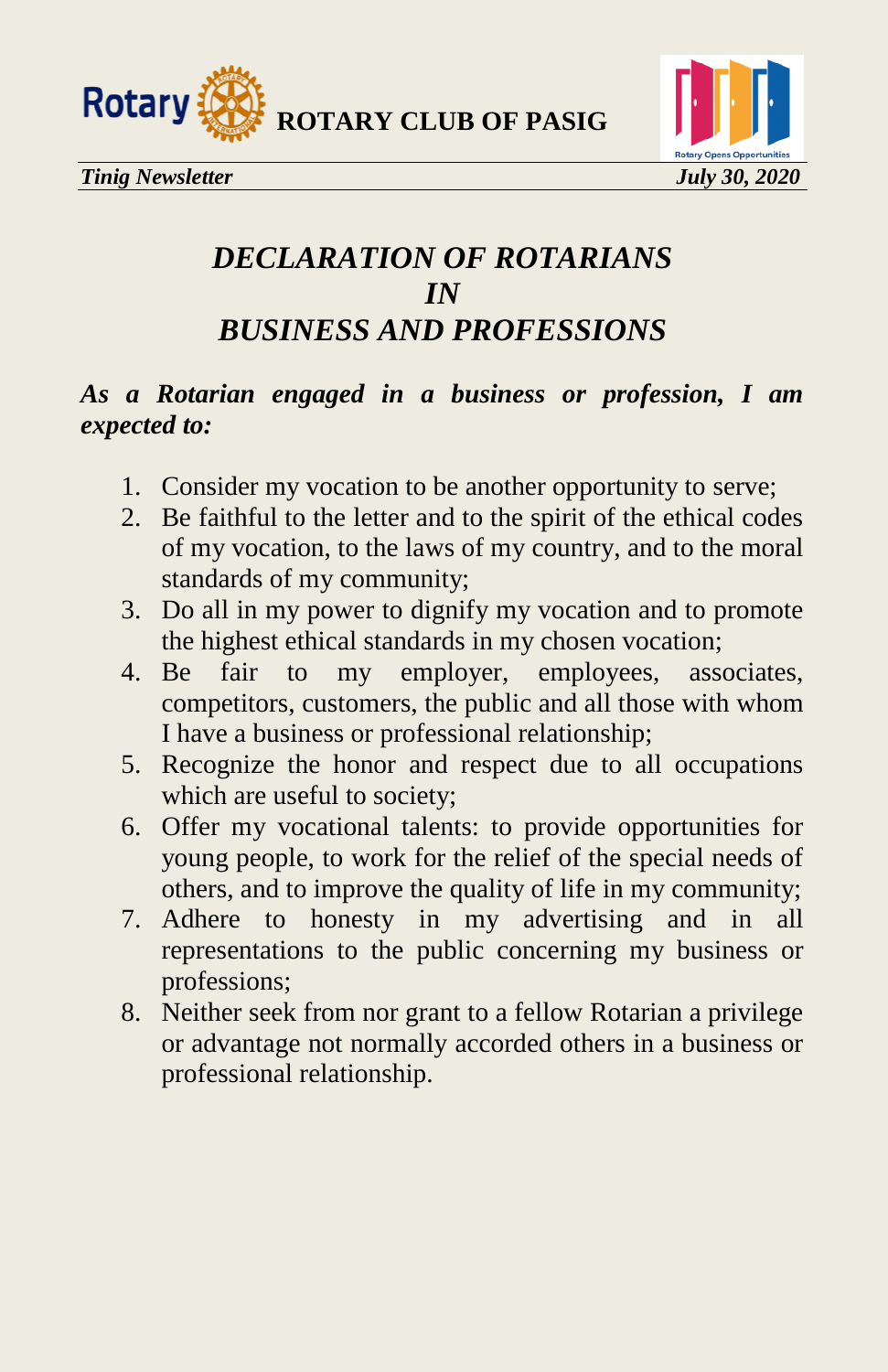



### *ROTARY CODE OF CONDUCT*

### *As a Rotarian, I will*

- 1. Exemplify the core value of integrity in all behaviors and activities
- 2. Use my vocational experience and talents to serve in Rotary
- 3. Conduct all of my personal, business, and professional affairs ethically, encouraging and fostering high ethical standards as an example to others
- 4. Be fair in all dealings with others and treat them with the respect due to them as fellow human beings
- 5. Promote recognition and respect for all occupations which are useful to society
- 6. Offer my vocational talents: to provide opportunities for young people, to work for the relief of the special needs of others, and to improve the quality of life in my community
- 7. Honor the trust that Rotary and fellow Rotarians provide and not do anything that will bring dis-favor or reflect adversely on Rotary or fellow Rotarians
- 8. Not seek from a fellow Rotarian a privilege or advantage not normally accorded others in a business or professional relationship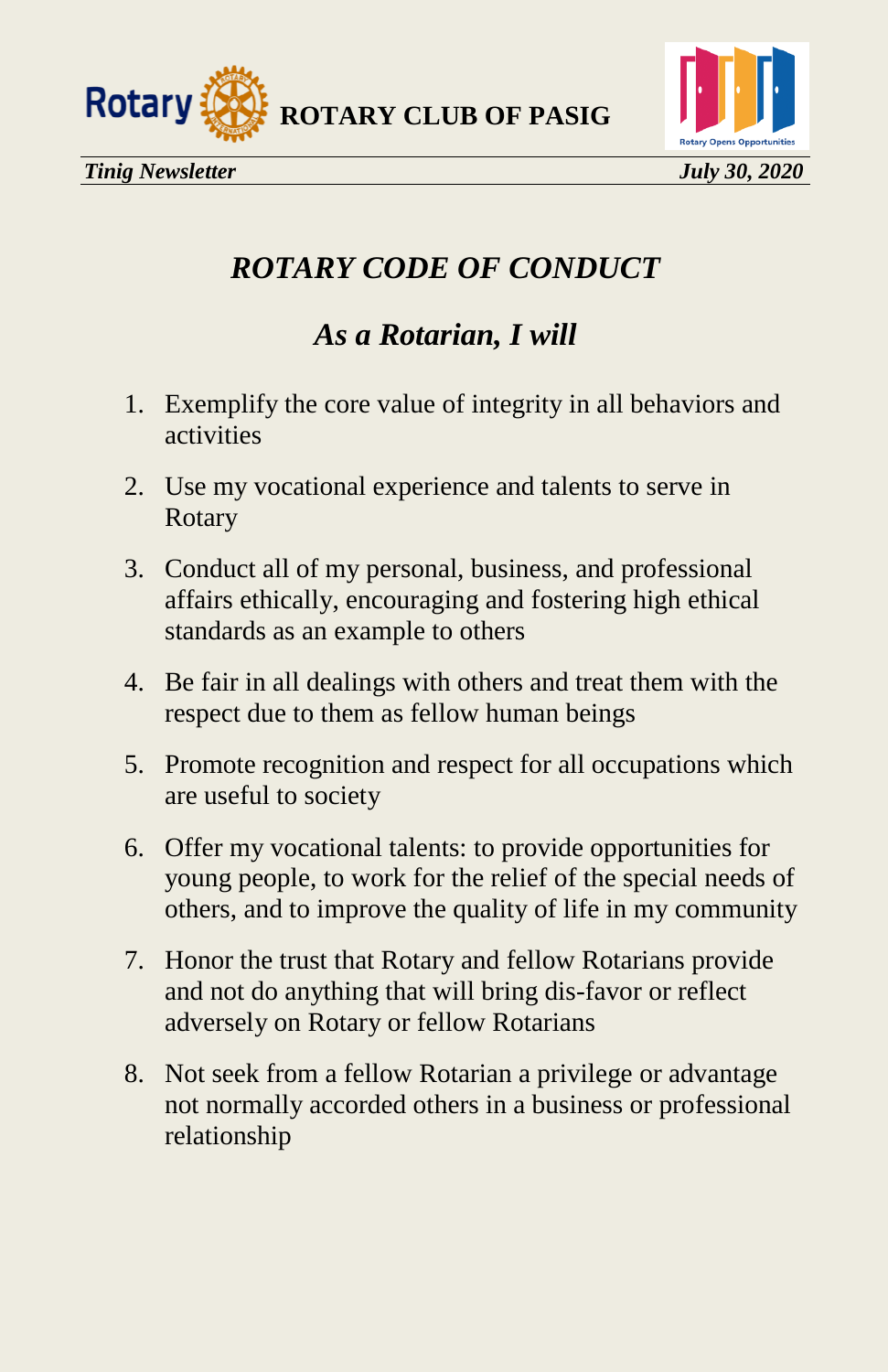



### **Officers and Directors**

**ROTARY CLUB OF PASIG (RY 2020-2021)**

**President** Renato Carlos "RJ" H. Ermita, Jr. Vice President/PE Roberto "Bart" C. Ronquillo **Club Secretary** PP Peter John "John" U. Javier **Treasurer** Rtn. James Philip Roland V. Porter

**DIRECTOR:** 

**Advisers:**  HOF/PP Rhett Ermita Rtn. Ike Ona

**Club Administration** PP Rogelio "Ogie" S. P. Lim **Membership** PP Aurelio "Rel" L. Gomez **Public Relations** Rtn. Garrick "Garrick" L. Ang **Service Community** Rtn. Francisco "Sonny" D.C. Rivera **The Rotary Foundation** PP Marcelo "Jun" C. Zafra, Jr. **Youth Service** PP Roy Eduardo "Ed" T. Lucero **Ex-Officio IPP Nick "Nick" C. Guzman**